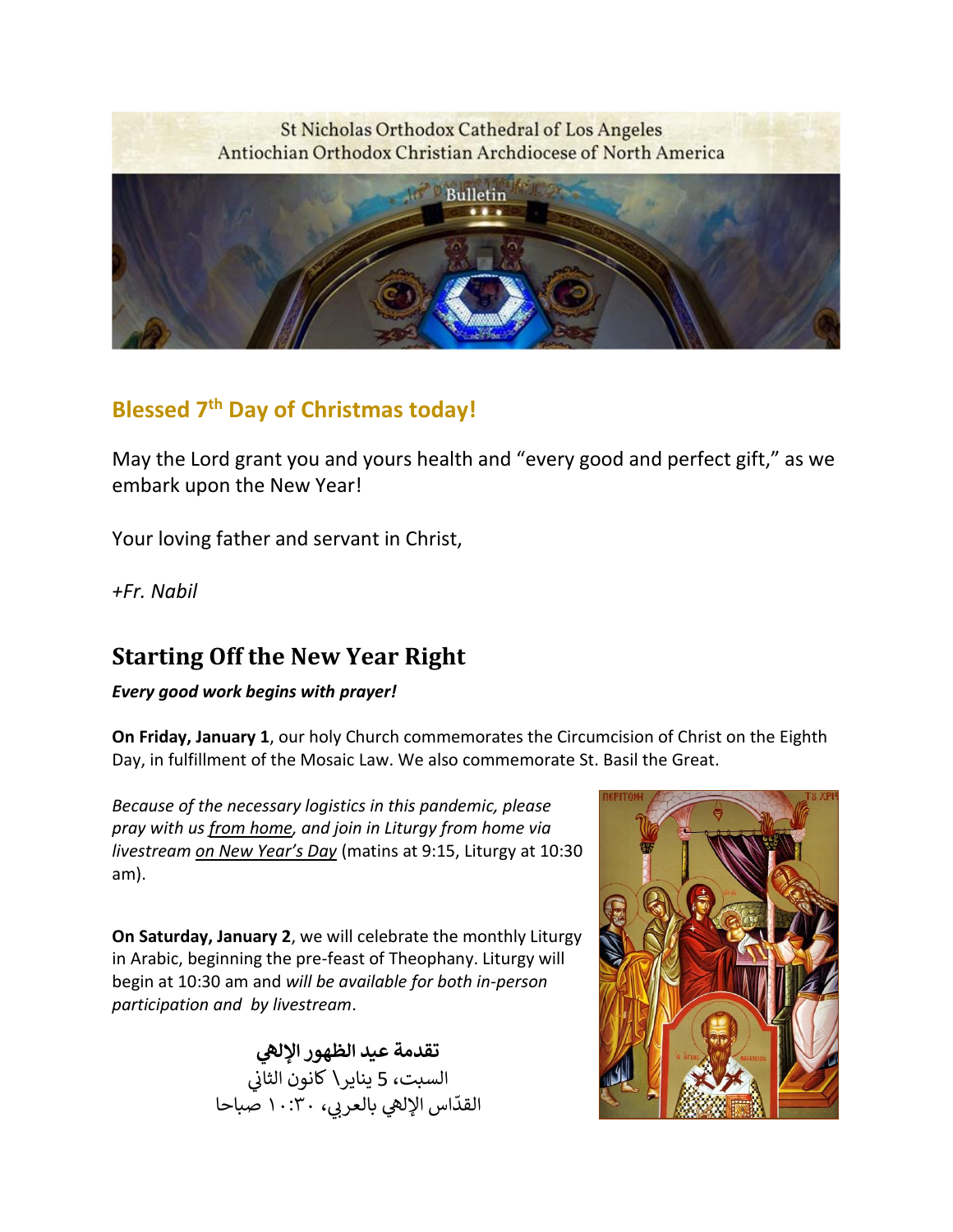# Upcoming Schedule and Links

| <b>Date</b>                                                    | <b>Time</b> | <b>Event or Service</b>           | <b>How to Participate</b>       |
|----------------------------------------------------------------|-------------|-----------------------------------|---------------------------------|
|                                                                |             | (click link for service text)     |                                 |
| Friday, Jan. 1                                                 | 9:15        | <b>Matins</b>                     | Livestream only (church closed) |
|                                                                | am          |                                   |                                 |
| <b>Circumcision of Christ and</b><br><b>Feast of St. Basil</b> | 10:30       | <b>Divine Liturgy</b>             | Livestream only (church closed) |
|                                                                | am          |                                   |                                 |
| Saturday, Jan. 2                                               | 10:30       | Divine Liturgy in Arabic-         | Sign up to attend in Cathedral  |
|                                                                | am          | القداس الإلهى بالعربية            | AND livestream                  |
|                                                                | 6:00        |                                   |                                 |
|                                                                | pm          | <b>Great Vespers</b>              | Livestream only (church closed) |
| Sunday, Jan. 3                                                 | 7:45        | Divine Liturgy in Spanish         | In person AND livestream        |
|                                                                | am          |                                   |                                 |
|                                                                | 9:15        | <b>Matins</b>                     | Sign up to attend in Cathedral  |
|                                                                | am          |                                   | <b>AND livestream</b>           |
|                                                                | 10:30       | <b>Divine Liturgy</b>             | Sign up to attend in Cathedral  |
|                                                                | am          |                                   | <b>AND livestream</b>           |
| Tuesday, Jan. 5                                                | 10:00       | <b>Royal Hours</b>                | Sign up to attend in Cathedral  |
|                                                                | am          |                                   | <b>AND livestream</b>           |
| <b>Eve of the Epiphany</b>                                     | 6:30        | <b>Vesperal Liturgy and Great</b> | Sign up to attend in Cathedral  |
|                                                                | pm          | <b>Blessing of Water</b>          | <b>AND livestream</b>           |
| Wednesday, Jan. 6                                              | 7:00        | Church School Teacher's           | Zoom link to be sent            |
|                                                                | pm          | meeting                           |                                 |
| Friday, Jan. 8                                                 | 7:00        | <b>Church School Classes</b>      | See links for each class        |
|                                                                | рm          |                                   |                                 |
|                                                                | 7:00        | Arabic Bible Study                | Sign up with Dn. Eliya at       |
|                                                                | pm          | درس الكتاب بالعربى                | Louia@hotmail.com               |
| Saturday, Jan. 9                                               | 6:00        | <b>Great Vespers</b>              | Livestream only (church closed) |
|                                                                | pm          |                                   |                                 |
| Sunday, Jan. 10                                                | 7:45        | Divine Liturgy in Spanish         | In person AND livestream        |
|                                                                | am          |                                   |                                 |
|                                                                | 9:15        | <b>Matins</b>                     | Sign up to attend in Cathedral  |
|                                                                | am          |                                   | <b>AND livestream</b>           |
|                                                                | 10:30       | <b>Divine Liturgy</b>             | Sign up to attend in Cathedral  |
|                                                                | am          |                                   | <b>AND livestream</b>           |

*Please note that you do NOT need to have a Facebook account to join our services via livestreaming. Also, if you cannot join the services live, it remains on the Facebook site, so you can participate when your schedule allows.*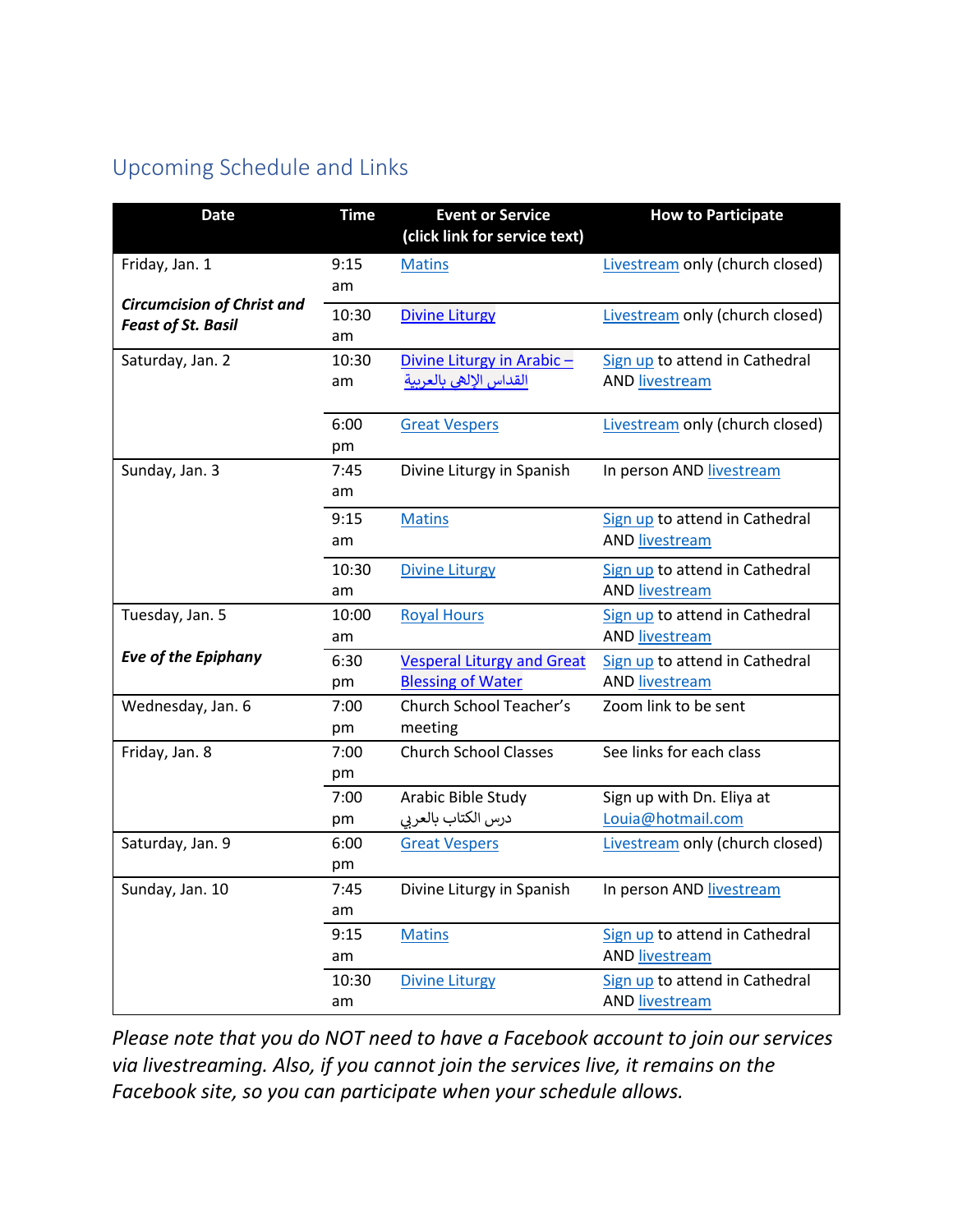# Holy Oblations and Prayer Requests

### Cathedral Prayer List:

- By Agnes Kuncar, in memory of Elias, Alex, Mary, and Victoria Kuncar. May their memory be eternal.
- For the healing, health, and recovery of Marilyn Nassif, offered by her husband Richard Nassif and daughters Kalea Nassif Dunkleman and Chelsea Nassif Clark. May God and our Lord Jesus Christ watch over her and restore her.
- For the health of our Clergy and Parishioners for the upcoming year, offered Richard and Joyce Ayoob
- By Ehab Dahabreh and family and Mariam Beshara.

*Please include in your daily prayers the following—those struggling with acute illness and those newly departed this life—from our parishioners and those for whom they have requested our prayers. (Names are kept for 40 days, until the date indicated after the name, and may be renewed upon request.)*

#### Living

Marilyn Nassif, hospital ICU, 2/8 Poulos Samaan, hospital, 2/7 Henry Roum, hospital, 2/1 John Jr. and John III Samore, home, 1/27 Clemence Gedeon, rehab., 1/22 Ronald Samore, hospital, 1/22 Rose Samore, home, 1/22 Mary Rose Grim, nursing home, 1/18 Bernadette Elac Krank, home, 1/12 Soad Shammaa, home, 1/9 James, Roberta, Jamie and Marie Sadd, home, 1/1

- Fr. John, Kh. Christina, Anastasia and Elizabeth Reimann, 2/8 Conner Capata grandson of Julian Jr. and Shirley, home, 2/8

Metropolitan Kallistos (Timothy Ware), 1/27 Patricia, Alex Cajeme's sister, 1/19 Physicians, nurses and all the healthcare professionals on the front lines of the pandemic

## All those suffering from illness, violence and want in this country and throughout the world

### Departed

Lila Awad, 2/5 Olga Elias, 1/4 - George Ghattas, Elie's father, 1/25 Odette George, 1/25 Norma "Pilar," Alex Cajeme's sister, 1/21 Kh. Ruth Meena, 1/10 Alice Naccache, sister of Antoine Naccache, 1/9 Archbishop David, OCA Bishop of Sitka, Alaska, 1/7 Victims of the pandemic and of violence everywhere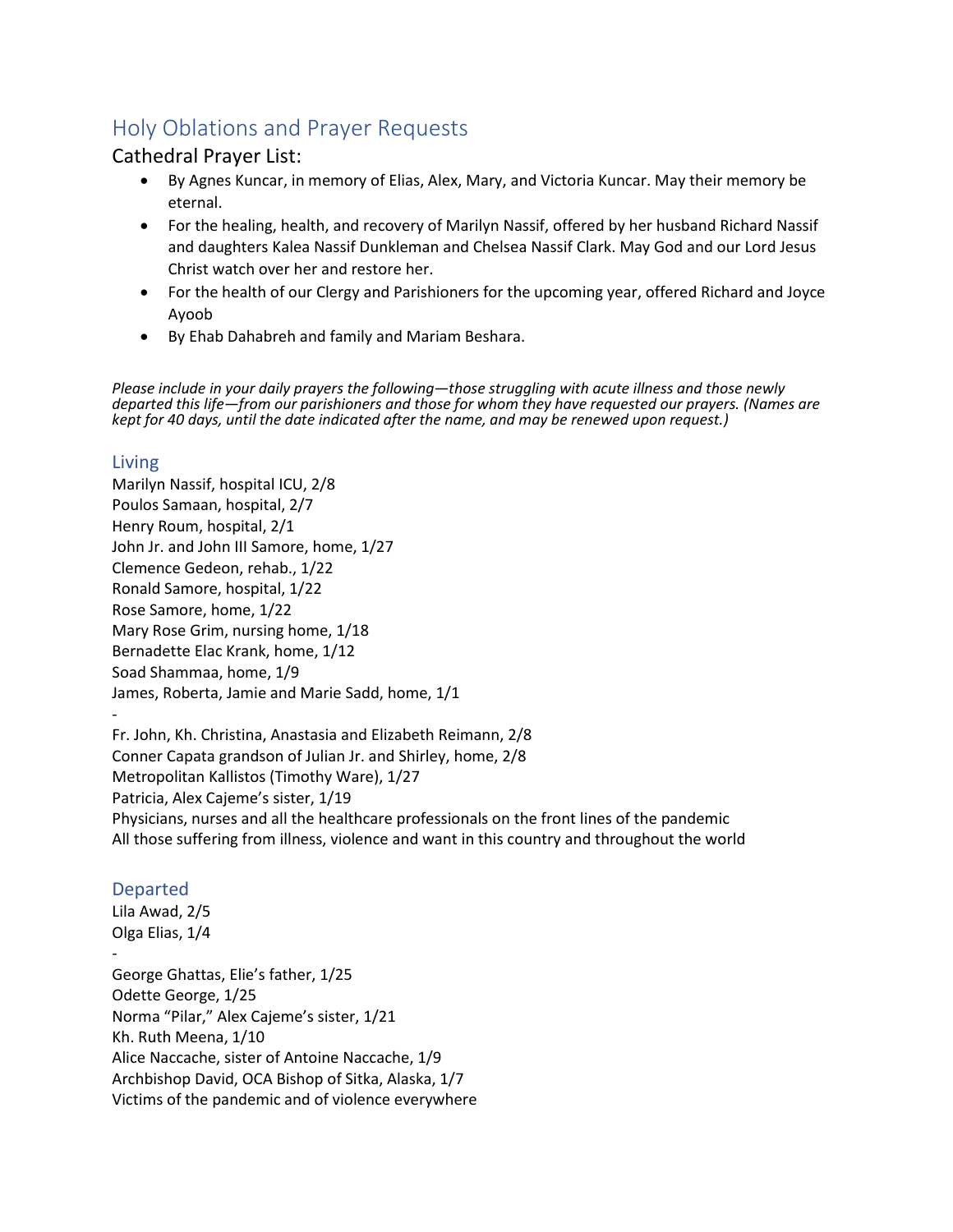*To offer Holy Oblations and Memorials and for any announcements to be included in the bulletin, please email [Cathedral@stnicholasla.com](mailto:Cathedral@stnicholasla.com) or contact the Cathedral office at (213) 382- 6269 by Wednesday noon.*



# Air Conditioning Matching Gift Challenge *Congratulations! Challenge Met!*

A big "THANK YOU" to all who participated! \$26,000 was donated in response to the challenge, and the anonymous donor who made the challenge will be giving their full \$25,000 gift as well.

The Maintenance Committee members are now doing due diligence to finalize the details of the contract with the selected HVAC contractor. The equipment should be on its way in approximately ten weeks. So preparations (like electrical connections in the attic above the nave) will be prepared in anticipation of the equipment's installation.

## Additions to the Community Christmas Card *The following were received after the card went to press:*

• Bobbie Kouri





## Memory Eternal +Lila Awad+

Lila Awad fell asleep in the Lord Sunday evening. May the Lord receive her into the heavenly mansions! May He also grant comfort to her husband, Ed, and to her children, Roger and Karen, and to all their family! Lila's life revolved around her Faith in God and her beloved St. Nicholas Cathedral community.

Given the backlog at funeral homes, we have to wait a few weeks to lay Lila to eternal rest. The funeral will take place at 11 am on Monday, January 25, here at the Cathedral, with interment to follow Valhalla Cemetery at 1 pm. *As in-person attendance will need to be limited, the services will be livestreamed.*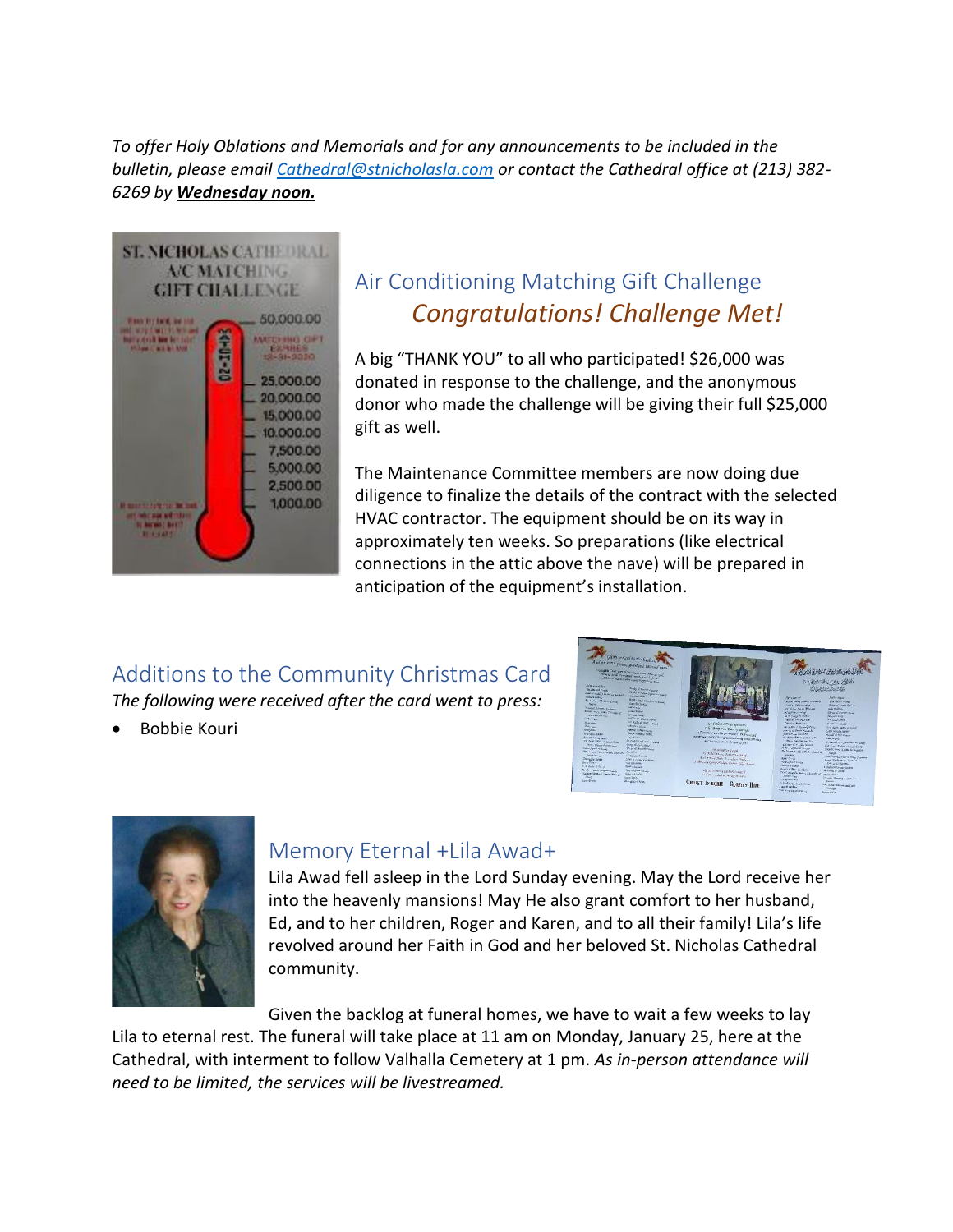### Do You Need Books or Icons?

See Diane Brooks or Isabel Elac for anything from the Cathedral bookstore. While we can't have you go into the bookstore to peruse the stock at this time, they will be happy to bring out to you what you would like.

## St. Nicholas Antiochian Women Book Club

Our Chaplain, Lauren Malouf, is organizing a book club for us! Our first book is one recommended by the Antiochian Women of the Archdiocese. More information about meetings to discuss the book will follow. Order at

<https://store.ancientfaith.com/the-holy-angels/>

Join St. Nicholas Cathedral's Antiochian Women's **Book Club!** 



Learn more about our faith and enjoy time with your sister's in Christ!

Order at: https://store.ancientfaith.com/the-holy-angels/

For all details, contact Lauren Malouf  $(818)$  687 - 0406 lmalouf@hchc.edu

# **Arabic Bible Study on the Parables –**

**درس الكتاب بالعر - االمثال ب Fridays at 7PM**

**Classes will be led by Dn. Eliya Ammari**

**Contact him at (818) 433 5523 or [Louia@hotmail.com](mailto:Louia@hotmail.com) to sign up. He will then send you an invitation for a Zoom meeting one day before the discussions.** 

| <b>Date</b> | <b>Topic of Discussion</b> | <b>Bible Readings</b> |
|-------------|----------------------------|-----------------------|
| 1/8/2020    | مثل الغني الغبي            | لو ۱۲(: ۱۶– ۲۱)       |
| 1/15/2021   | مثل العبد القاسي           | مت (١٨: ٢٣- ٣٥)       |
| 1/22/2021   | مثل السامري الصالح         | لو ( ۲۰: ۲۰- ۳۷)      |
| 1/29/2021   | مثل الوزنات المختلفة       | مت (٢٥: ١٤- ٣٠)       |
| 2/5/2021    | مثل الغنى ولعازر           | لو (١٦: ١٩- ٣١)       |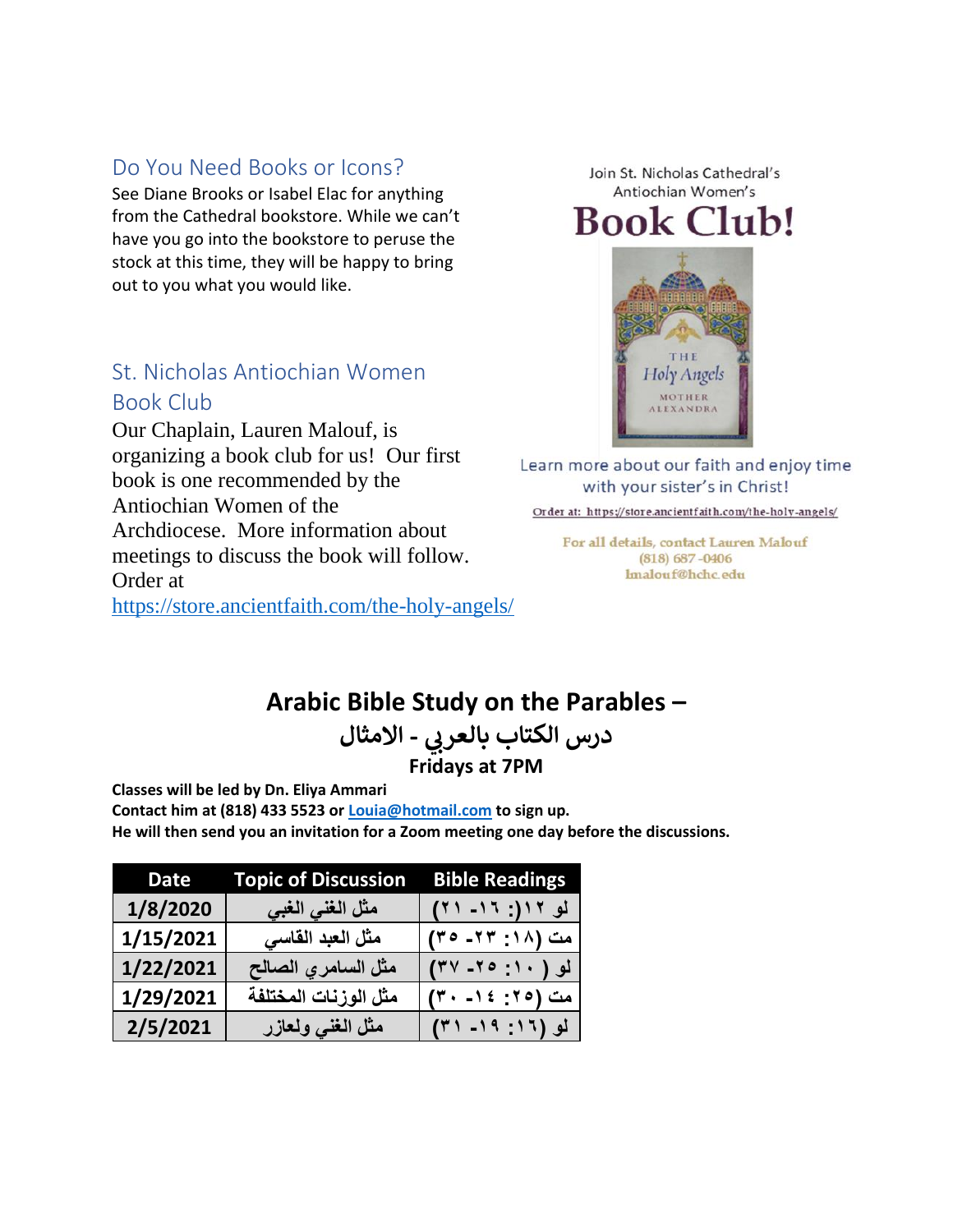## Our Bible Studies from the Fall Are Available Online

The Series on Worship and Liturgy by Fr. Nabil and the recent session by Fr. Andrew on Incarnation and Nativity are all available on our Cathedral website at<https://www.stnicholasla.org/orthodoxeducation>

*Our beautiful, new 2021 Calendars have arrived. You can pick one up next time you're in church.*

*If you can't come to church, please call the Cathedral office, and ask us to mail you a calendar.*

St. Nicholas Antiochian Orthodox Christian Cathedral 2300 W. Third Street Los Angeles, CA 90057 (213) 382-6269 *office* [www.stnicholasla.com](https://eur01.safelinks.protection.outlook.com/?url=http%3A%2F%2Fwww.stnicholasla.com%2F&data=04%7C01%7C%7C5cc89342292b4eef81df08d87148a9dc%7C84df9e7fe9f640afb435aaaaaaaaaaaa%7C1%7C0%7C637383904238284013%7CUnknown%7CTWFpbGZsb3d8eyJWIjoiMC4wLjAwMDAiLCJQIjoiV2luMzIiLCJBTiI6Ik1haWwiLCJXVCI6Mn0%3D%7C1000&sdata=%2BG0avIUcgmUPtLaYloJvYsvg3TzngjIUWQUqo1%2FUIyY%3D&reserved=0)



#### ATTACHED CLERGY CONTACTS

V. Rev. Father Nabil L. Hanna, *Dean* (213) 915-6269 *or* (317) 919-0841 *mobile* [frnabilh@stnicholasla.com](mailto:frnabilh@stnicholasla.com)

V. Rev. Father Paul Marji, *Attached* 661-755-5363 *mobile* [fathershahermj@yahoo.com](mailto:fathershahermj@yahoo.com)

Rev. Father Paul Olson, *Assistant Pastor* 714-651-6151 *mobile* [rev.paul.olson@gmail.com](mailto:rev.paul.olson@gmail.com)

Rev. Father Andrew Andrews, *Assistant Pastor* (925) 323-6787 *mobile* [frandrewa@stnicholasla.com](mailto:frandrewa@stnicholasla.com)

Rev. Archdeacon George Shishim (818) 891-6211 [gshishim@verizon.net](mailto:gshishim@verizon.net)

Rev. Deacon Eliya Ammari (818) 433-5523 [louia@hotmail.com](mailto:louia@hotmail.com)